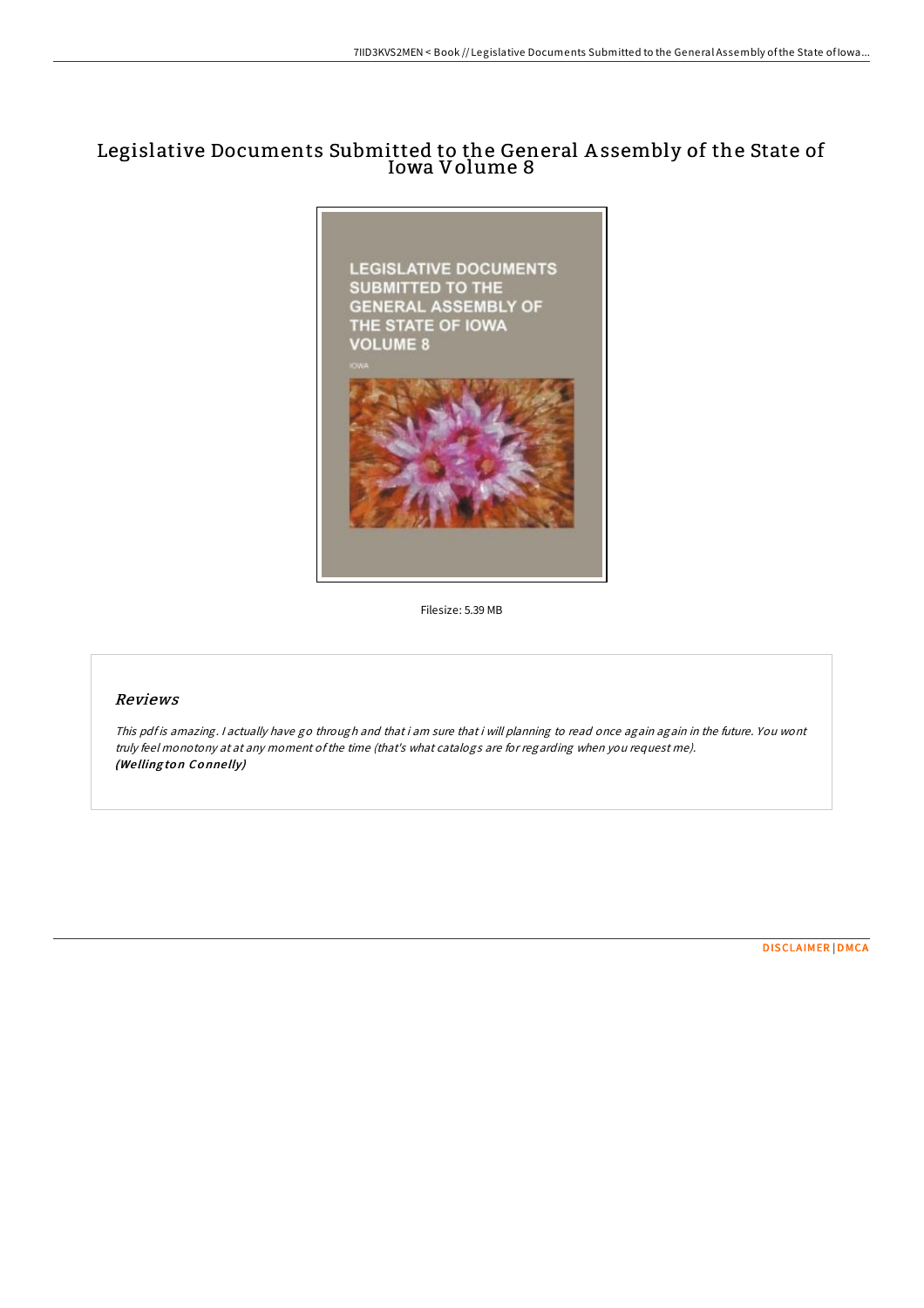## LEGISLATIVE DOCUMENTS SUBMITTED TO THE GENERAL ASSEMBLY OF THE STATE OF IOWA VOLUME 8



To read Legislative Documents Submitted to the General Assembly of the State of Iowa Volume 8 eBook, please access the button listed below and download the file or have accessibility to other information which might be related to LEGISLATIVE DOCUMENTS SUBMITTED TO THE GENERAL ASSEMBLY OF THE STATE OF IOWA VOLUME 8 book.

Rarebooksclub.com, United States, 2012. Paperback. Book Condition: New. 246 x 189 mm. Language: English . Brand New Book \*\*\*\*\* Print on Demand \*\*\*\*\*.This historic book may have numerous typos and missing text. Purchasers can download a free scanned copy of the original book (without typos) from the publisher. Not indexed. Not illustrated. 1908 Excerpt: .easy position near the body with the forearm as indicated in the plates. It is not necessary to move the arm, but a short leverage is conducible to ease and is permissible, provided the hand delivers the letters steadily within an imaginary ring of, say, ten inches in diameter. Each letter should be mastered before leaving it. Speed will come with use; but should not be attempted or permitted until the forms of the letters and the appropriate positions of the hand are thoroughly familiar. Certain letters as c, d, i, j, k, 1, m, n, o, q, v, and z, resemble written or printed forms. J is simply traced in the air with the little finger, and z in like manner with the index finger. H, u, and n, differ only in the position of the hand, and t is formed as in taking off baby s nose. These ten words contain all the letters: Adz, fan, map, cow, box, jar, sky, hat, quill, glove. Practice upon each of these for five minutes. No. 5-- INSTITUTION FOR FEEBLE-MINDED CHILDREN, GLENWOOD. SUPERINTENDENT S REPORT. To the Honorable Board of Control of /State Institutions: Gentlemen, --In accordance with the law, I herewith submit the biennial report of this institution for the consideration of your, honorable body, this being the fourteenth report in its history: MOVEMENT OF POPULATION. Number enrolled July 1, 1901 B35 Number admitted during the period 261 Number dismissed during the period 216 Number enrolled June...

L) Read Legislative Documents [Submitted](http://almighty24.tech/legislative-documents-submitted-to-the-general-a-1.html) to the General Assembly of the State of Iowa Volume 8 Online  $\mathbf{B}$ Download PDF Legislative Documents [Submitted](http://almighty24.tech/legislative-documents-submitted-to-the-general-a-1.html) to the General Assembly of the State of Iowa Volume 8